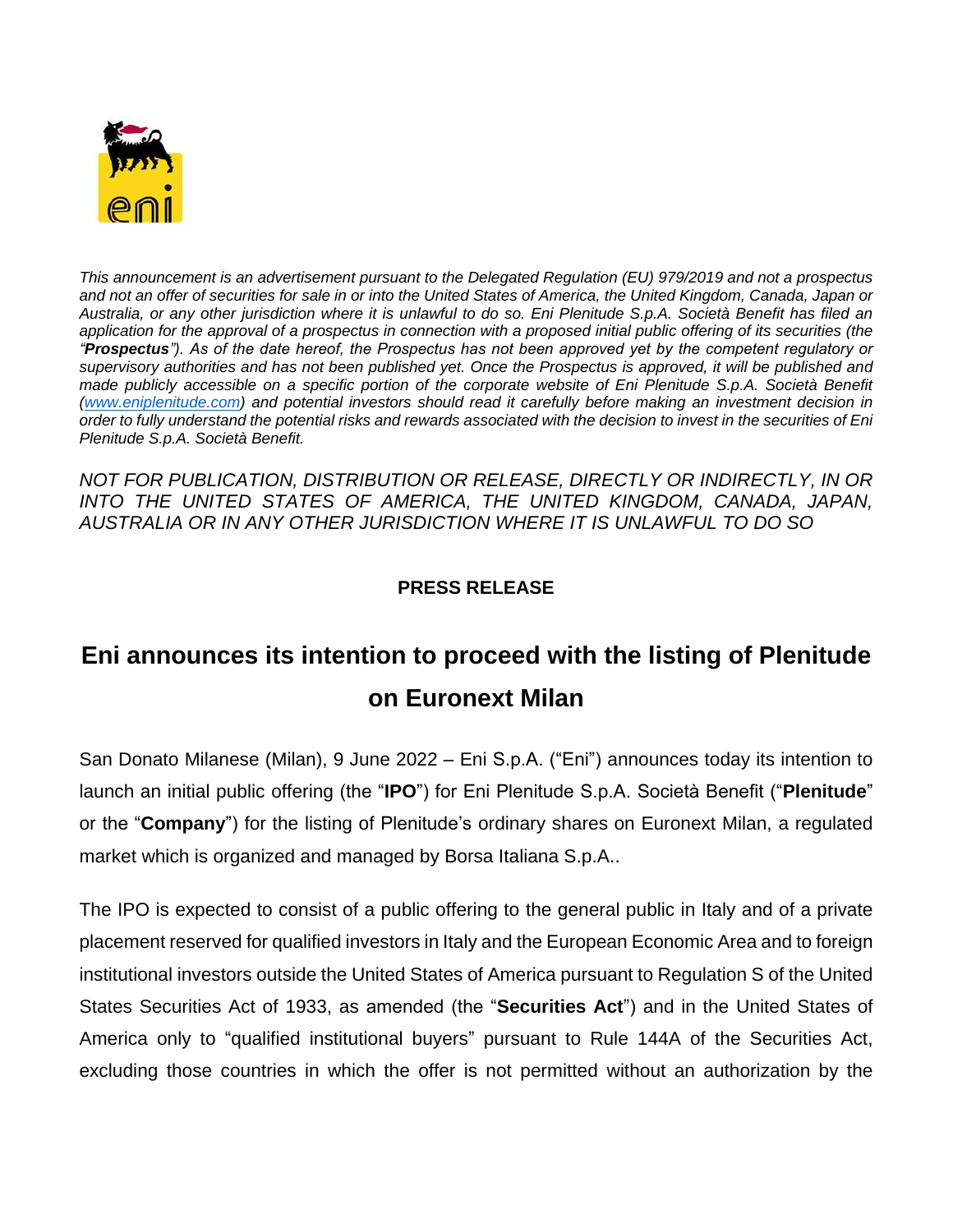competent authorities, in accordance with applicable laws, or applicable statutory or regulatory exemptions.

The free float required for listing purposes will be reached through the sale of shares by Eni. The listing will attract new capital to Eni, maximizing the value of Plenitude and the stake owned by Eni and unlocking new resources to be allocated for the energy transition path.

The IPO is consistent with the strategic approach developed by Eni that includes the creation of dedicated entities with tailored business models focused on their customers and the capability to independently access the capital markets. Eni will continue to retain a majority stake in the Company, preserving its consolidation. Following the completion of the IPO, Plenitude will continue to benefit from Eni's support, including its R&D, HSE culture, project management and financial strengths.

Claudio Descalzi, Eni CEO, commented: "Plenitude will help millions of customers across Europe switching to sustainable energy. Partially selling the business will unlock significant value and accelerate its growth, helping Eni cut the Scope 3 emissions currently generated by our customers - a key step to achieving our net zero target. We will continue invest in innovation to accelerate the energy transition and ensure our new businesses have the operational and financing models they need to scale quickly".

Plenitude supplies natural gas and energy to around 10 million customers, has a portfolio of around 1.4 GW of installed renewable energy capacity in operation and intends to reach over 6 GW installed by 2025 and over 15 GW by 2030. In the e-mobility sector, as of March 2022 the Company has a network of around 7,300 recharging points and it plans to expand it to about 30,000 recharging points by 2025 and over 35,000 by 2030.

Plenitude was formed in 2017 from the combination of Eni's retail gas & power activities. Today the Company has more than 2,000 employees and operates within the entire electricity value chain with a unique business model, which combines generation of electricity from renewables, sale of energy and energy services to retail customers, and a capillary network of charging points for electric vehicles.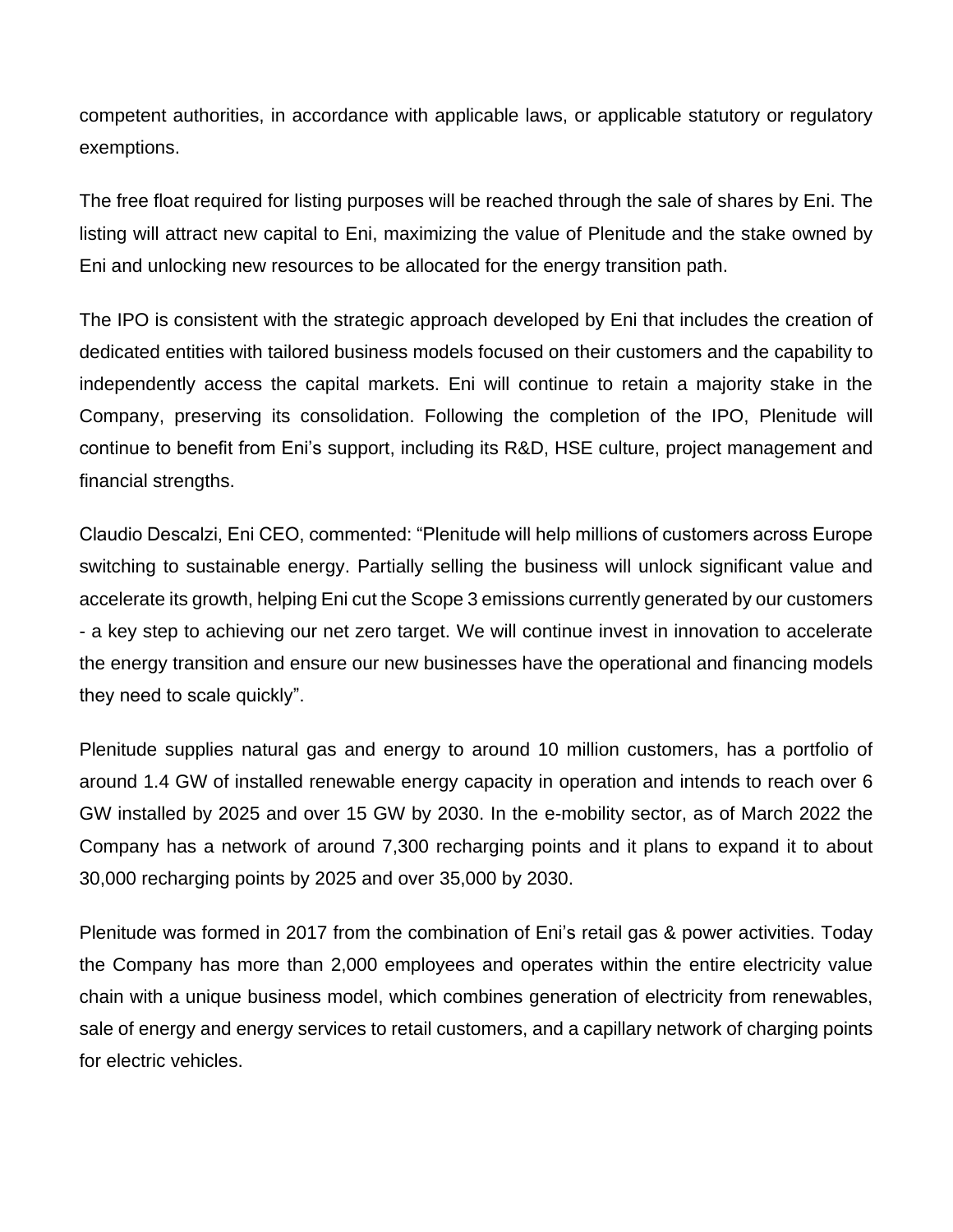Plenitude is a "Società Benefit", which aims to have a positive impact on people, communities and the environment, and is part of Eni's broader commitment to create value through the energy transition and achieve carbon neutrality by zeroing net Scope 1, 2 and 3 CO<sub>2</sub> emissions by 2040.

**Company Contacts:**

**Press Office***:* **Tel. +39.0252031875 – +39.0659822030 Freephone for shareholders (from Italy): 800940924 Freephone for shareholders (from abroad): + 80011223456 Switchboard: +39-0659821**

**[ufficio.stampa@eni.com](mailto:ufficio.stampa@eni.com) [segreteriasocietaria.azionisti@eni.com](mailto:segreteriasocietaria.azionisti@eni.com) [investor.relations@eni.com](mailto:investor.relations@eni.com)**

**Web site: [www.eni.com](http://www.eni.com/)**

Follow Geni

## **DISCLAIMER**

*This document is an announcement and not a prospectus for the purposes of Regulation (EU) 2017/1129 (the "Prospectus Regulation"), and as such does not constitute an offer to sell or the solicitation of an offer to purchase securities of Eni Plenitude S.p.A. Società Benefit (the "Company"). A prospectus prepared pursuant to the Prospectus Regulation, Commission Delegated Regulation (EU) 2019/980, the Commission Delegated Regulation (EU) 2019/979 (the "Delegated Regulations"), Legislative Decree n. 58/1998 of 24 February 1998, as subsequently amended (the "Consolidated Financial Law") and Regulation adopted by Consob with Resolution no. 11971 of 14 May 1999, as subsequently amended (the "Issuers' Regulation"), is expected to be approved by Consob and be made available in accordance with the requirements of the Prospectus Regulation, the Delegated Regulations, the Consolidated Financial Law and the Issuers' Regulation. Any offer of securities to the public that may be deemed to be made pursuant to this communication in any EU Member State other than Italy is addressed solely to qualified investors (within the meaning of Article 2(1)(e) of the Prospectus Regulation) in that Member State.* 

*This announcement does not constitute or form part of any offer or invitation to sell or issue, or any solicitation of any offer to purchase or subscribe for any shares or any other securities, nor shall it (or any part of it) or the fact of its distribution form the basis of, or be relied on in connection with, any contract therefor. The offering and the distribution of this announcement and other information in connection with the offering in certain jurisdictions may be restricted by law and persons into whose possession this announcement or any document or other information referred to herein comes should inform themselves about, and observe, any such restrictions. Any failure to comply with these restrictions may constitute a violation of the laws of any such jurisdiction.* 

*The communication is directed only at persons (A) in member states of the European Economic Area ("EEA") who are "qualified investors" ("Qualified Investors") within the meaning of the Prospectus Regulation; (B) in the United Kingdom who (i) are "qualified investors" within the meaning of Article 2(e) of the Prospectus Regulation as it forms part of domestic law by virtue of the European Union (Withdrawal) Act 2018 (the "EUWA") (the "UK Prospectus Regulation") who are:(a) investment professionals within the meaning of Article 19(5) of the Financial Services and Markets Act 2000 (Financial Promotion) Order 2005 (the "Order") to which communication can be legitimately made; ((b) high net worth entities, and other persons to whom it may lawfully be communicated, falling within Article 49(2)(a) to (d) of the Order; or (c) persons that fall within another exemption to the Order (all such persons referred to in (B) being "Relevant Persons"); (C) outside the United States, who are "institutional investors" pursuant to Regulation S of the United States Securities Act of 1933, as amended and (D) in the United States, who are "Qualified Institutional Buyers" pursuant to Rule 144A of the United States Securities Act of 1933, as amended.*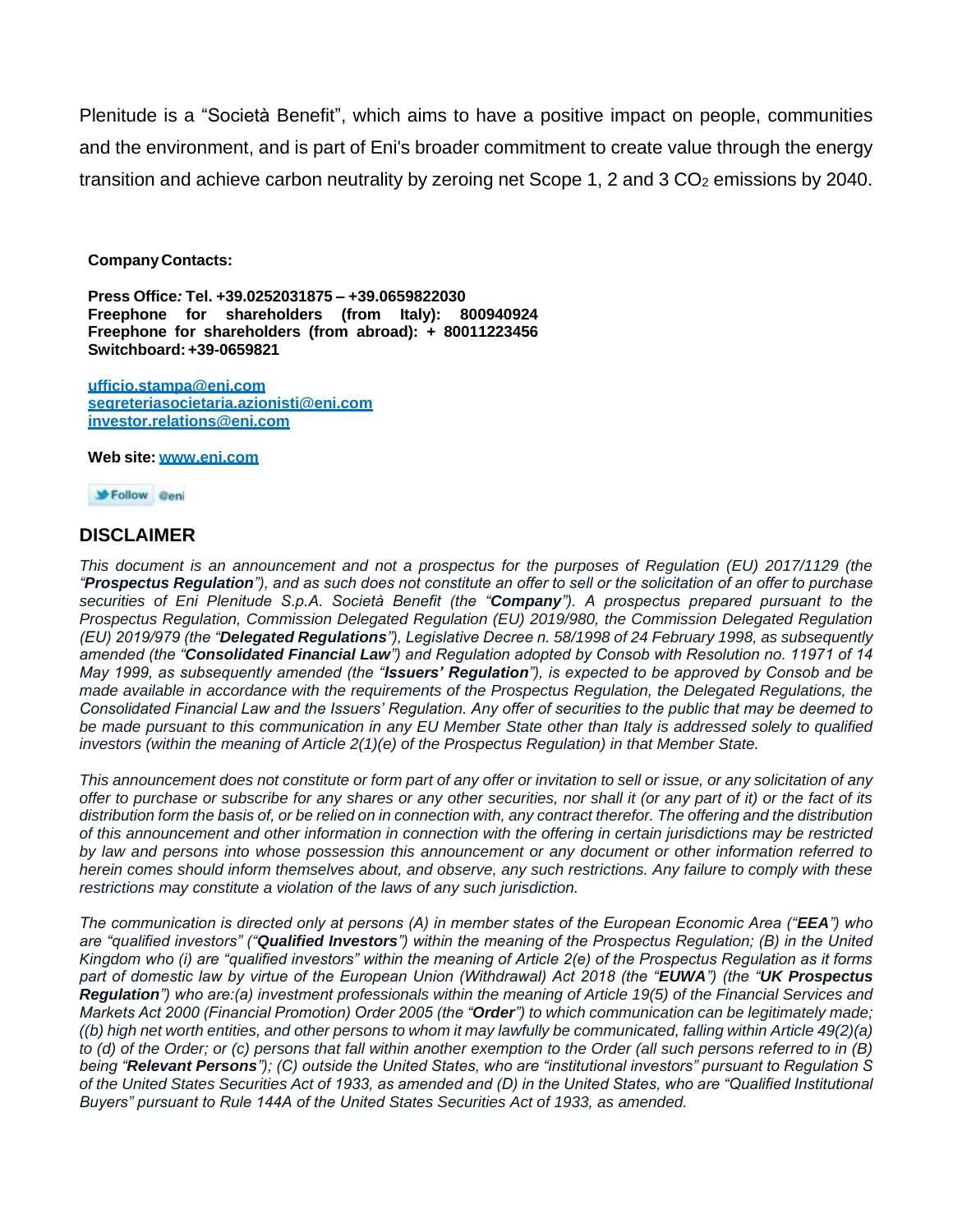*The information must not be acted on or relied on (i) in the United Kingdom, by persons who are not Relevant Persons, and (ii) in any member state of the European Economic Area, by persons who are not Qualified Investors, (iii) outside the United States, by persons who are not "institutional investors" pursuant to Regulation S of the United States Securities Act of 1933, as amended and (iv) in the United States, by persons who are not "Qualified Institutional Buyers" pursuant to Rule 144A of the United States Securities Act of 1933, as amended. Any investment or investment activity to which the information relates is available only to or will be engaged in only with, (i) Relevant Persons in the United Kingdom, and (ii) Qualified Investors in any member state of the European Economic Area, (iii) "institutional investors" pursuant to Regulation S of the United States Securities Act of 1933, as amended, outside the United States and (iv) "Qualified Institutional Buyers" pursuant to Rule 144A of the United States Securities Act of 1933, as amended, in the United States. Any investment activity to which this communication relates will only be available to and will only be engaged in with, relevant persons. Any person who is not a relevant person should not act or rely on this document or any of its contents.* 

*Neither this announcement, nor any copy of it may be taken, transmitted or distributed, directly or indirectly, into Australia, Canada, Japan, or to any persons in any of those jurisdictions or any other jurisdictions where to do so would constitute a violation of the laws of such jurisdiction. The securities referred to herein have not been and will not be qualified under the applicable securities laws of Australia, Canada, Japan and, subject to certain exceptions, may not be offered or sold within Australia, Canada, Japan or to any resident or citizen of Australia, Canada, Japan.* 

*This announcement does not constitute an offer for sale of, or a solicitation of an offer to purchase or subscribe for, any securities in the United States. No securities of the Company have been registered under the United States Securities Act of 1933, as amended, and the Company does not intend to register any of the securities in the United States or to conduct a public offering of the securities in the United States. There will be no public offering of the securities in the United States or elsewhere. Any public offering of securities to be made in the United States will be made by means of an offering memorandum that may be obtained from the Company and will contain detailed information about the company and management, as well as financial statements.*

*This announcement does not constitute a recommendation concerning the Offering or the shares of the Company. The price and value of securities can go down as well as up. Past performance is not a guide to future performance. Information in this announcement or any of the documents relating to the Offering cannot be relied upon as a guide*  to future performance. Potential investors should consult, to the extent they deem necessary, a professional *investment, business, tax, and/or legal advisor as to the suitability of the offering for the person concerned. Any purchase of shares of the Company in the proposed offering should be made solely on the basis of the information contained in the offering documents and the prospectus to be approved by Consob for the purposes of the admission to trading on the EXM. The approval of the prospectus by Consob shall not constitute an evaluation of the economic and financial soundness of the transaction and the quality or solvency of the Company. No reliance may or should be placed by any person for any purpose whatsoever on the information contained in this announcement or on its completeness, accuracy or fairness. The information in this announcement is subject to change.*

*Certain figures contained in this document, including financial information, have been subject to rounding adjustments. Accordingly, in certain instances, the sum or percentage change of the numbers contained in this document may not conform exactly with the total figure given.* 

*None of the banks acting as joint global coordinators and joint bookrunners in the contest of the potential initial public offering (the "Managers") or any of their respective directors, officers, employees, advisers or agents accepts any responsibility or liability whatsoever for or makes any representation or warranty, express or implied, as to the truth, accuracy or completeness of the information in this announcement (or whether any information has been omitted from the announcement) or any other information relating to the Company, its subsidiaries or associated companies, whether written, oral or in a visual or electronic form, and howsoever transmitted or made available or for any loss howsoever arising from any use of this announcement or its contents or otherwise arising in connection therewith. Nothing contained herein is, or shall be relied upon as, a promise or representation by the Managers or any of their respective directors, officers, employees, advisers or agents in this respect, whether as to the past or future.* 

*None of the Managers or any of their respective directors, officers, employees, advisers or agents assumes any responsibility for its accuracy, completeness or verification and accordingly the Managers and each of their respective directors, officers, employees, advisers or agents disclaim, to the fullest extent permitted by applicable law, any and*